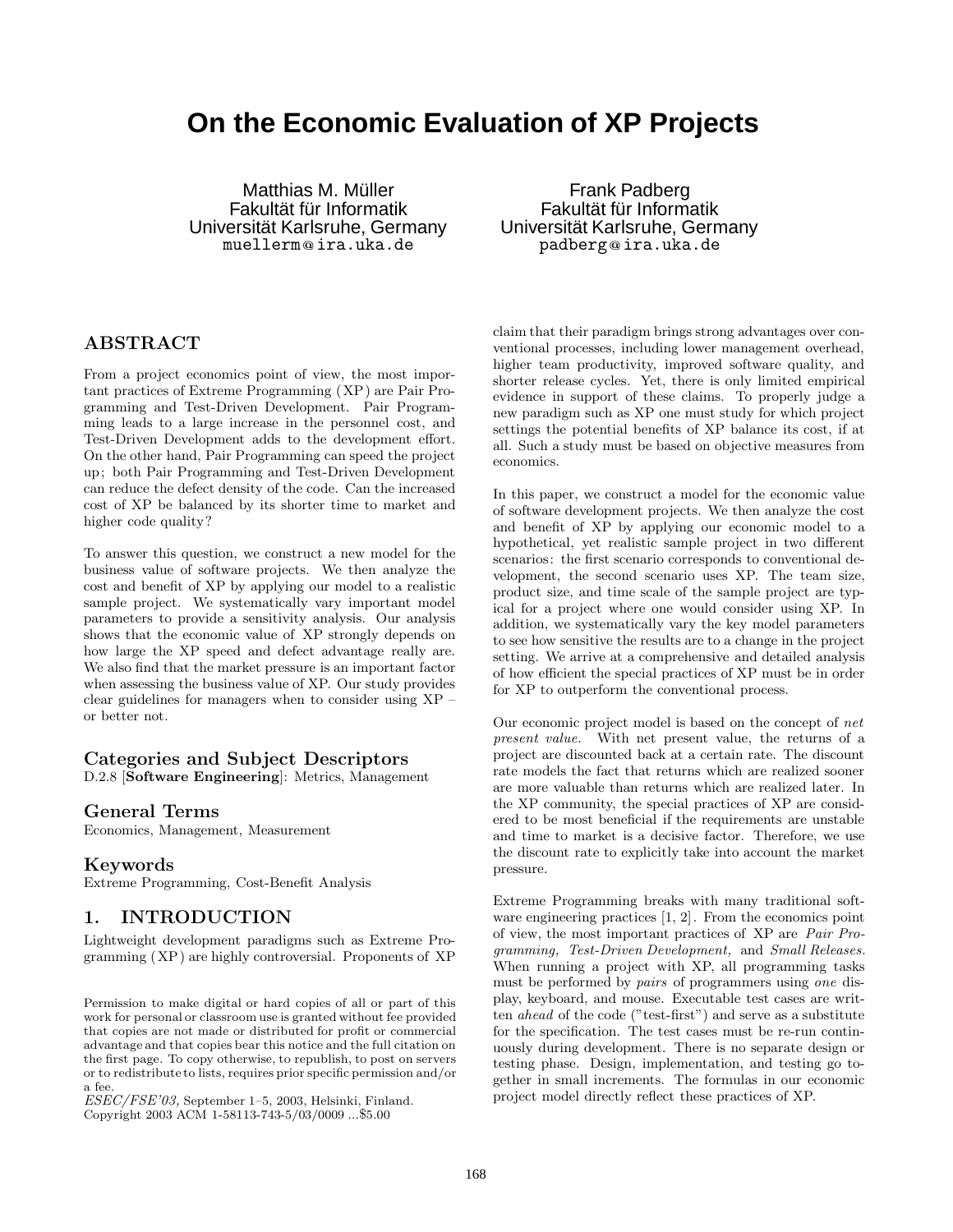Due to Pair Programming, the personnel cost basically is doubled with XP. In addition, Test-Driven Development can lead to a delay in the task completions due to the extra effort required for continuously adapting and running the test cases. The main claim of XP is that this increased cost is more than compensated by three factors:

- *•* A pair of programmers has a higher development speed than a single programmer.
- *•* Continuously checking the code against the test cases improves the quality of the code.
- *•* The code produced by a pair of programmers has a reduced defect density.

The potential speed and defect advantage of XP are usually explained as follows. Pair Programming allows developers to share their ideas immediately. This allows to get down to solutions more quickly and also helps to eliminate defects early. In addition, Pair Programming leads to an ongoing review of the program code by the second developer, which reduces the defect density of the code. Finally, continuous testing also helps to eliminate defects early.

The potential benefits of XP do not always balance its increased cost. Our sensitivity analysis for the sample project shows that the economic value of XP strongly depends on how large the XP speed and defect advantage actually are, as expected. We also find that the market pressure is an important factor when assessing the business value of a XP project. The results of our study have direct implications for software management practice. Our most important findings are as follows:

- *•* A manager should consider XP if the market pressure is strong and his programmers are much more efficient (with respect to both productivity and code quality) when working in pairs as compared to working alone.
- On the other hand, if the market pressure is only moderate and there are tasks left over which can easily be assigned to additional developers, a manager should add single developers instead of using XP.

These are general guidelines; the decision whether to use XP or not from an economics perspective must be made individually for each project setting. In summary, we get a largely diversified picture of the tradeoff between the cost and benefit of XP.

# **2. RELATED WORK**

The economic project model presented here is based on our workshop paper about Pair Programming [11]. The results of that workshop paper have been independently replicated and confirmed by Smith and Menzies [14]. Smith and Menzies are motivated by the question whether XP (or other lightweight methods) should be adopted by NASA, or not. We have also included results from our workshop paper about Test-Driven Development [12].

Currently, the impact of Pair Programming and Test-Driven Development on the productivity and code quality are only being studied *separately.* For both practices, the empirical knowledge is very limited.

Some empirical studies provide evidence for the benefits of Pair Programming. The studies indicate that the pair speed advantage actually does exist, but the authors come to different numbers. Nosek [13] reports about a study with software professionals where the pairs had a 29 percent shorter time to completion than the individual programmers. Williams [4, 17] reports about a study with undergraduate students where the pairs required between 20 and 40 percent less time for completing their task than the individuals. Williams [4] also reports that Pair Programming led to 15 percent fewer defects in the final product as compared to single programmers. An early paper by Bisant and Lyle [3] already indicated that working in pairs during a review can save total development effort despite having doubled personnel cost during the review.

Test-Driven Development has been studied empirically by one of the authors in [10]. This study provides some evidence that the code quality improves, but the development slows down with Test-Driven Development.

Williams and Erdogmus [16] present another study about the economic feasibility of Pair Programming (without Test-Driven Development) which is also based on the concept of net present value. There are a number of major differences between their work and ours, though. In the study of Williams and Erdogmus, Pair Programming is run under a software factory model where code is not only developed, but also delivered *and paid for* in very small increments. This assumption is unrealistic even for XP projects, which typically are small scale. Williams and Erdogmus adopt the most optimistic figures about the speed and defect advantage of pairs reported earlier by Williams. In particular, pairs are assumed to work almost twice as fast as individuals. No sensitivity analysis with respect to the pair speed and defect advantage is provided.

Erdogmus and Williams conclude that there is an *overall* economic advantage of 40 percent for pairs over single programmers. Due to their modelling approach, this figure is *independent* of the actual discount rate, product size, project deadline, and labor cost. We doubt that such a global figure is valuable as a basis for management decisions in a given project setting. In addition, their result depends on their particular choice of the pair speed and defect advantage. In contrast, we use a more realistic project model. Our study makes clear that even when adopting the most optimistic figures reported in the literature to date about the speed and defect advantage of pairs, the market pressure must be rather strong in order for XP to pay off.

# **3. ECONOMIC MODEL**

In this section, we describe in detail our model for the economic value of a software development project. The model can be applied to both conventional projects and XP projects by suitably choosing the values for the model parameters.

# **3.1 Project Value**

Our model for the economic value of a development project is based on the concept of *net present value.* The net present value of a project [6, 7] is defined as: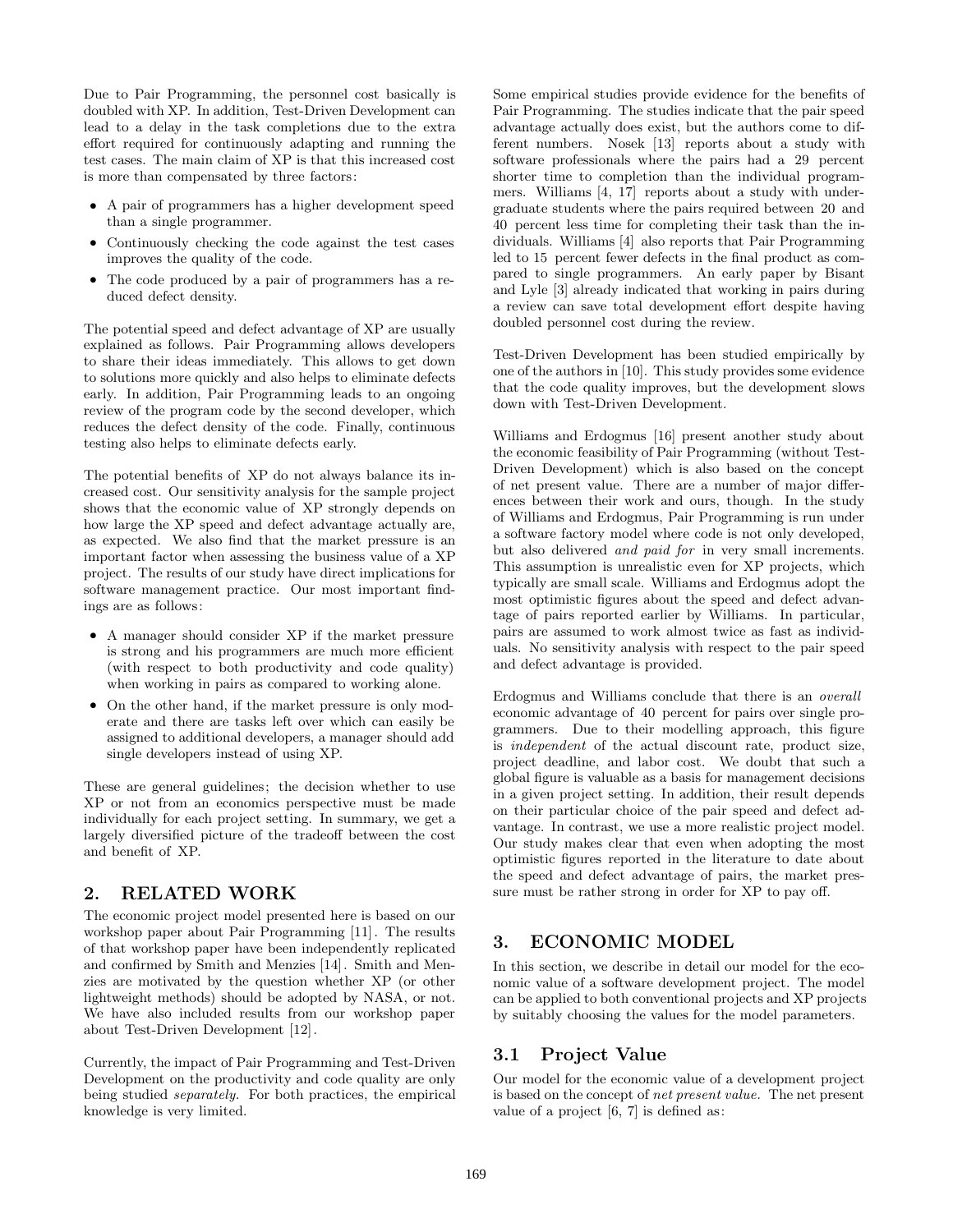$$
NPV = \frac{AssetValue}{(1 + DiscountRate)^{DevTime}} - DevCost.
$$

With net present value, the dollar returns of a project (denoted as its AssetValue) are discounted at a certain rate, the DiscountRate. The rational behind discounting is that an investment worth one dollar today is worth

# $(1 + \text{DiscountRate})^{\top}$

dollars in T periods. With this rational, the *present* value of the project must be calculated by discounting *back* the asset value from the time of project completion (DevTime) to time zero, and then deducing the development cost (DevCost ). A project has business value only if its net present value is positive. Otherwise, the project leads to a financial loss.

### **3.2 Market Pressure**

Time to market can be the decisive factor for the success of a project. Under strong market presure, a delay of the project completion leads to a loss of market share, which drastically decreases the business value of the project.

To model strong market pressure, it is common in economics to choose high values for the discount rate in the formula for the net present value. In our study, we use discount rates up to 75 percent a year. A high discount rate means that time to market is a decisive factor for the business value of the development project.

## **3.3 XP Speed Factor**

The key XP practices of Pair Programming and Test-Driven Development have an opposite impact on the task completion times in a project. On the one hand, one can expect that a pair of programmers has a higher development speed than a single programmer; this is supported by first empirical studies [4, 13, 17]. On the other hand, test-driven development seems to lead to a delay in the task completion times due to the extra effort spent on continuously adapting and running the test cases [10].

It is a central claim of XP that the speed advantage predominates, but currently we lack empirical data to confirm this claim. To model the difference in development speed between a conventional project and a XP project in an unbiased way, we introduce the *XP speed factor.* The XPSpeedFactor is defined as the (average) ratio between the time required for some task by a single developer in a conventional project and the time required by a pair of programmers using test-driven development in a XP project. If the XPSpeedFactor is larger than one, XP has a speed advantage over conventional development; otherwise, XP has a speed disadvantage.

The difference in development speed between a conventional project and a Pair Programming project (*without* test-driven development) is measured by the *pair speed advantage.* The PairSpeedAdvantage is defined analogous to the XP speed factor. Nosek [13] reports that programmer pairs on average require a 29 percent shorter time to completion for their tasks than single programmers. Using this data, we have

$$
PairSpeedAdvantage = \frac{100}{100 - 29} = 1.4.
$$

The few empirical studies available today indicate that the pair speed advantage can reasonably be expected to range between 1*.*3 and 1*.*8 [4, 13, 17]. The pair speed advantage is an upper bound for the XP speed factor:

XPSpeedFactor ≤ PairSpeedAdvantage*.*

Similarly, the XP speed factor is bounded from below by the *test-driven speed factor*:

$$
Test Driven SpeedFactor \leq XPSpeedFactor.
$$

The test-driven speed factor is defined analogous to the XP speed factor but relates to test-driven development (without Pair Programming). In principle, the range for the testdriven speed factor can be determined empirically in the same way as the pair speed advantage.

#### **3.4 XP Defect Factor**

A programmer typically inserts 100 defects per thousand lines of code [9]. A good conventional software process eliminates up to 70 percent of these defects [9]. Therefore, we assume that the code produced with conventional development has an average defect density of

DefectDensity<sub>C</sub> = 
$$
\frac{100}{1000} \times \frac{30}{100} = 0.03
$$

defects per line of code.

XP claims that Pair Programming and Test-Driven Development lead to fewer defects in the code as compared to conventional development. To model the difference in code quality between a conventional project and a XP project in an unbiased way, we introduce the *XP defect factor*:

$$
XPDefectFactor = \frac{DefectDensity_C - DefectDensity_{XP}}{DefectDensity_C}
$$

*.*

DefectDensity  $_{XP}$  denotes the (average) defect density of a XP project.

Again, we currently lack empirical data about how large the XP defect factor actually is. One empirical study indicates though that Pair Programming (*without* test-driven development) already provides a *pair defect advantage* over conventional development which ranges about 15 percent; that is, Pair Programming on average leaves 15 percent fewer defects in the code than conventional development [4, 17]. Although empirical evidence is limited yet, we expect the XP defect factor to actually measure an advantage since the defect advantage of Pair Programming should be reinforced by test-driven development. Therefore, the XP defect factor is bounded from below by the pair defect advantage:

```
PairDefectAdvantage ≤ XPDefectFactor.
```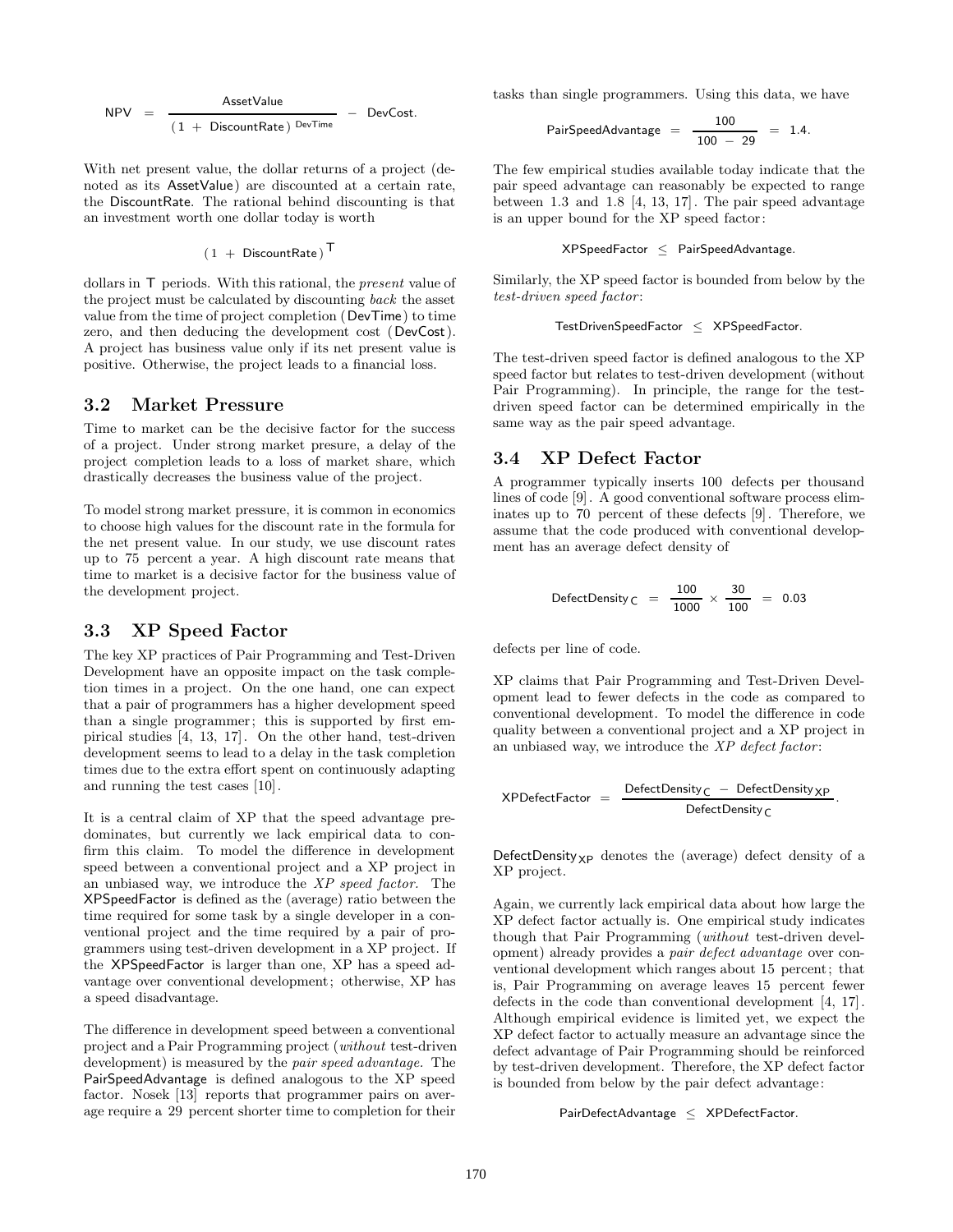## **3.5 Workforce Level**

The number of single developers in the conventional project is denoted by NumOfDevelopers. The number of programmer pairs in the XP project is denoted by NumOfPairs. For some computations, we'll assume that the number of pairs equals half the number of single developers; for other computations, we'll assume that workforce has been added to form more programmer pairs.

The *module breakdown structure* of the software determines the maximum number of tasks that can be worked on simultaneously in the project. Splitting the development tasks any further doesn't make sense due to the size and structure of the software. The maximum number of tasks is denoted by TaskLimit, which is an upper limit for adding developers to a conventional project. Instead of measuring the module breakdown structure in detail, it suffices for our purposes to directly use the metric TaskLimit as input for our computations.

## **3.6 Development Time**

In our economic model, we compute the development time for conventional projects as

$$
DevTime_C = \frac{1}{12} \times \frac{ProductSize}{Productivity \times NumOfDevelopers}
$$
  
+ QATime.

The ProductSize is measured in lines of code. The product size is the same for conventional development and XP. The average Productivity of a single developer is measured in lines of code per month. Figures in the literature for the average productivity range between 250 and 550 lines of code per month, including design, coding, and unit testing, but excluding regression testing [15].

The time needed for quality assurance (QATime) is special: it's the time needed to *compensate* the defect advantage which XP is assumed to have over the conventional process. The formula for the quality assurance time is given in the next subsection.

For a project which uses XP, no additional time for quality assurance is required ( $QATime = 0$ ), but the fact that developers work in pairs must be taken into account:

$$
DevTime_{XP} = \frac{1}{12} \times \frac{ProductSize}{Productivity \times NumOfPairs}
$$

$$
\times \frac{1}{XPSpeedFactor}.
$$

In addition, the XP speed factor enters the formula for the development time of the XP project.

In our model, we make the simplifying assumption that the productivity of the developers, respectively, programmer pairs, adds up. We do not take into account any increase in the team communication overhead as the team size increases.

## **3.7 Quality Assurance**

Using conventional development, there are

$$
DefectsLeft = ProductSize \times DefectDensity_{C}
$$

defects left in the software after coding. Given that XP produces code which has a reduced defect density, the conventional project must make up for the quality difference of

```
DefectDifference = XPDefectFactor \times DefectSet
```
defects in a separate quality assurance phase before entering the market. With XP, no separate quality assurance phase is required.

The time needed to remove a defect in quality assurance is denoted as DefectRemovalTime. Figures in the literature for the defect removal time vary between 5 and 15 hours per defect [8, 9]. The length of the separate quality assurance phase for the conventional process depends on the defect difference and the defect removal time:

QATime = 
$$
\frac{1}{12} \times \frac{\text{DefectRemovalTime}}{\text{WorkTime} \times \text{NumOfDevelopers}}
$$
  
  $\times \text{DefectDifference.}$ 

A reasonable figure for the monthly working hours of a developer (WorkTime) is 135 hours.

## **3.8 Development Cost**

For simplicity, our model assumes that the development cost of a project only consists of the salaries for the developers and the project leader.

For the cost of the conventional project, we get:

$$
DevCost_C = DevTime_C
$$

 $\times$  (NumOfDevelopers  $\times$  DeveloperSalary

+ LeaderSalary )*.*

For the XP project, we get:

$$
\mathsf{DevCost}_{\mathsf{XP}}~=~\mathsf{DevTime}_{\mathsf{XP}}
$$

 $\times$  (2  $\times$  NumOfPairs  $\times$  DeveloperSalary

+ LeaderSalary )*.*

The model does not take into account project startup and fixed cost, such as the salary for secretaries or the cost for computer equipment, nor does the model take into account product installation cost. It is reasonble to assume that startup cost, fixed cost, and installation cost are independent of the development method; thus, these costs can be left out when comparing the net present values of the conventional and XP project.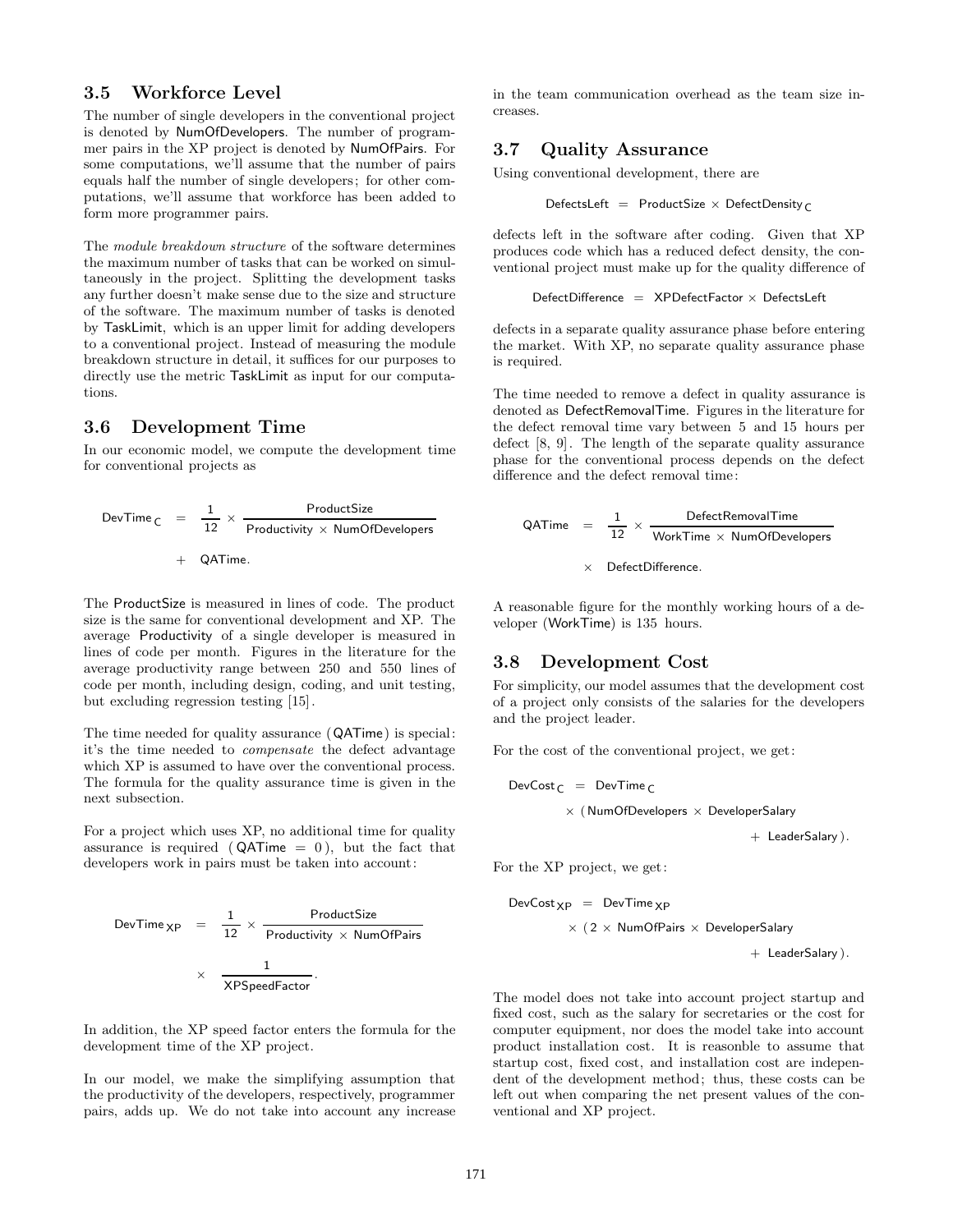## **4. NUMERICAL RESULTS**

In this section, we compute the net present value of a hypothetical, but realistic sample project for various project settings. We distinguish between two main scenarios: In the first scenario, the project is run using a conventional process. In the second scenario, the project is run using XP. For different values of the XP speed factor, XP defect factor, and discount rate we compare the net present value of the XP project against the net present value of the conventional project. More precisely, we study the ratio

$$
\frac{\text{NPV}_{XP}~-~\text{NPV}_{C}}{\text{NPV}_{C}}
$$

where  $NPV_{XP}$  denotes the net present value of the XP project and  $NPV_C$  denotes the net present value of the conventional project. The NPV ratio captures the relative advantage (or disadvantage) of XP over the conventional process.

## **4.1 Sample Project**

For the sample project that we shall study in the remainder of this paper, we keep some model parameters fixed, see Table 1.

**Table 1: Fixed model parameters for sample project.**

| parameter             | value               |
|-----------------------|---------------------|
| Productivity          | 350 LOC/month       |
| DefectDensity (conv.) | 0.03 defects/LOC    |
| DefectRemovalTime     | 10 hours/defect     |
| ProductSize           | 16,800 LOC          |
| TaskLimit             | 8 tasks             |
| AssetValue            | 1,000,000 dollars   |
| DeveloperSalary       | 50,000 dollars/year |
| LeaderSalary          | 60,000 dollars/year |
| WorkTime              | 135 hours/month     |

To get some impression how large the sample project actually is, assume that we have eight developers who follow a conventional process. In this case, the formula given in the preceding section for the development time of conventional projects yields that it will take about half a year to finish the project. In addition, if we assume a moderate annual discount rate of 10 percent, the formula for the net present value of conventional projects yields

$$
\text{NPV}_\text{C} = 723,463 \text{ dollars.}
$$

## **4.2 Limited Workforce**

The number of tasks which can reasonably be worked on simultaneously in the sample project is bounded by eight (TaskLimit  $= 8$ ). Suppose that the workforce available for the project is strictly limited to eight developers. The manager then has two options:

*•* He could run the project with eight single programmers using a conventional process.

*•* He could run the project with four programmer pairs using XP.

Even when assuming that pairs have a considerable speed advantage over single developers, it is questionable whether the speed advantage suffices to compensate the fact that four pairs do not exploit the maximum degree of parallelism possible in the project.

To study this setting of a limited workforce, we apply our economic model first assuming a moderate annual discount rate (DiscountRate =  $25\%$ ). We then compare the conventional project with eight single developers against XP with four pairs, using different values for the XP speed factor XPSF and the XP defect factor XPDF, see Table 2.

**Table 2: Net present value of sample project with limited workforce under moderate market pressure.**

| <b>XPSF</b> | XPDF   | $NPV_C$ | $NPV_{XP}$ |
|-------------|--------|---------|------------|
| 14          | $15\%$ | 626.026 | 524.093    |
| 1.8         | $15\%$ | 626.026 | 627.851    |
| 1.8         | $25\%$ | 600.509 | 627,851    |

Table 2 shows that for reasonable values of the speed and defect factor the net present value of the conventional project will exceed the net present value of the XP project. Recall that a value for the XP speed factor of 1*.*8 means that pairs work almost twice as fast as single developers despite the additional effort required by test-driven development, and we have only very limited empirical evidence to date in favor of such a large speed advantage.

The NPV ratios do not change much when the market pressure is strong. Even for an extreme DiscountRate of 75 percent, a large XP speed factor of 1*.*8, and a significant XP defect factor of 15 percent, the XP project just breaks even with the conventional project given that the workforce is limited to eight developers, see Table 3.

**Table 3: Net present value of sample project with limited workforce under extreme market pressure.**

| <b>XPSF</b> | XPDF   | $NPV_C$ | <b>NPV<sub>XP</sub></b> |
|-------------|--------|---------|-------------------------|
| 1.4         | $15\%$ | 474.817 | 341,932                 |
| 1.8         | $15\%$ | 474.817 | 477.233                 |
| 1.8         | $25\%$ | 441.177 | 477.233                 |

The quantitative figures computed here using our economic model suggest the following *management guideline* for the sample project:

> If the size of the workforce does not allow to run the project with the maximum number of pairs, a manager should better add single programmers to maximize the degree of parallelism in the project instead of using XP.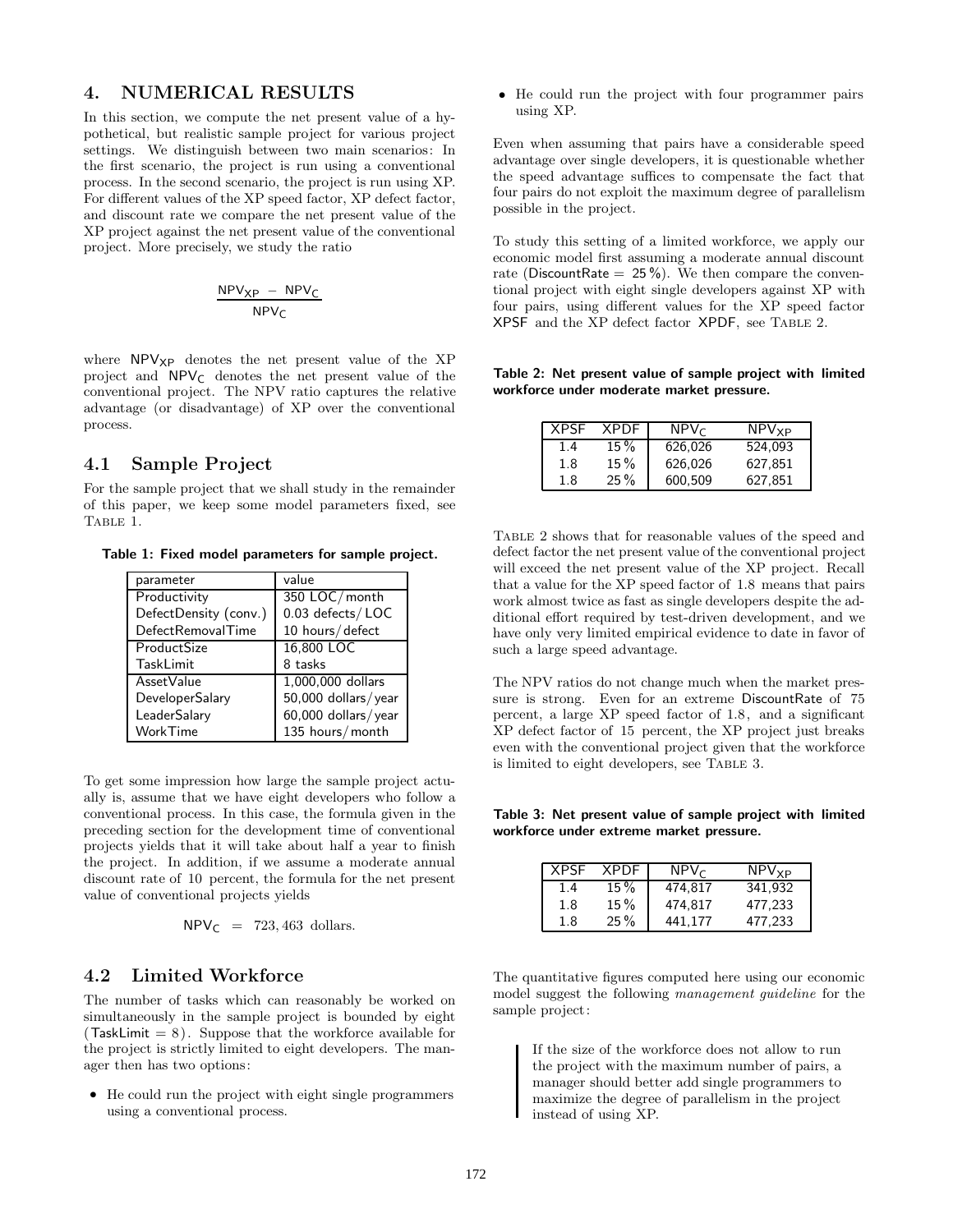This guideline holds in particular if the market pressure is only moderate. In such a setting, the potential speed and defect advantage of XP do *not* compensate the lack of parallelism in the XP project.

## **4.3 Sensitivity Analysis**

The NPV ratio is sensitive to the XP speed factor and XP defect factor. For a fixed discount rate, we visualize the NPV ratio for different values of these parameters using a "checkboard." In each checkbord, we systematically vary the parameters over the following ranges:

**Table 4: Varying XP speed and defect factor.**

| parameter             | start  stop         | step |
|-----------------------|---------------------|------|
| <b>XPSpeedFactor</b>  | $\ldots$ 2.0<br>1.0 | 01   |
| <b>XPDefectFactor</b> | $\sim$ 30           |      |

FIGURE 1 shows the checkboard when assuming a workforce of eight developers (four pairs) and a high annual DiscountRate of 50 percent. The numbers in the boxes specify the NPV ratios (in percentages). We have filled in only some of the numbers. The boxes are grey  $\Box$  if the NPV ratio ranges between *−* 10 and + 10 percent, and white  $\Box$  otherwise. In the upper half of the checkboard, the net present value of the conventional project is more than 10 percent larger than the net present value of the XP project; in the lower right corner of the checkboard, the XP project has a more than 10 percent higher value.



**Figure 1: NPV ratios with four pairs under strong market pressure.**

FIGURE 1 leads to a number of observations about how the value of the XP and conventional project (and hence, the NPV ratio) depend on the speed and defect factor:

- *•* For a fixed defect factor, the NPV ratio increases as the speed factor increases; see for example the NPV ratios in the column  $XPDF = 15$  percent.
- *•* For a fixed speed factor, the NPV ratio increases as the defect factor increases; see for example the NPV ratios in the row  $XPSF = 1.6$ .
- *•* Conventional development will outperform XP if the programmer pairs do not show a reduced defect rate; see the NPV ratios in the column  $\text{XPDF} = 0$ .
- *•* XP will outperform the conventional project if the pairs work twice as fast as single programmers; see the NPV ratios in the row  $XPSF = 2.0$ .

The dependence of the NPV ratio on the XP speed and defect factor can be explained by going back to the formulas for the development time of the conventional and XP project, respectively. As the speed factor increases, the development time of the XP project decreases and hence its value increases; the value of the conventional project does not depend on the speed factor. On the other hand, as the defect factor increases the quality assurance time of the conventional project increases and hence its value decreases; the value of the XP project does not depend on the defect factor.

## **4.4 Developer Pool**

Assume that there is a fairly large pool of developers available who could work on the project. Since the number of tasks which can reasonably be worked on simultaneously is bounded by eight ( $TaskLimit = 8$ ) for the sample project, the manager has two options:

- *•* He could run the project with up to eight single developers using a conventional process.
- *•* He could run the project with up to sixteen developers who work in pairs using XP.

Clearly, due to Pair Programming the personnel cost of the XP project basically would double. On the other hand, granted that XP pairs have a speed advantage over single developers, the XP project should deliver faster than the conventional project. Especially under strong market pressure, earlier time to market will result in a gain in market share. Thus, the increased personnel cost of XP might be more than covered for by the gain in market share.

To make a decision whether to use XP or not, we apply our economic model assuming an annual DiscountRate of 75 percent, which corresponds to extreme market pressure. We then compare the conventional project with the maximum workforce of eight single developers against XP with the maximum workforce of eight *pairs* . Table 5 shows the results for different values of the XP speed factor XPSF and the XP defect factor XPDF.

**Table 5: Net present value of sample project under extreme market pressure with maximum workforce.**

| <b>XPSF</b> | <b>XPDF</b> | $NPV_C$ | $NPV_{XP}$ |
|-------------|-------------|---------|------------|
| 1.4         | $5\%$       | 508.803 | 511.700    |
| 1.4         | $25\%$      | 441.177 | 511.700    |
| 1.8         | $5\%$       | 508.803 | 617.141    |
| 1.8         | $25\%$      | 441,177 | 617.141    |

We conclude from TABLE 5 that XP outperforms the conventional project if the XP speed and defect advantage *both* are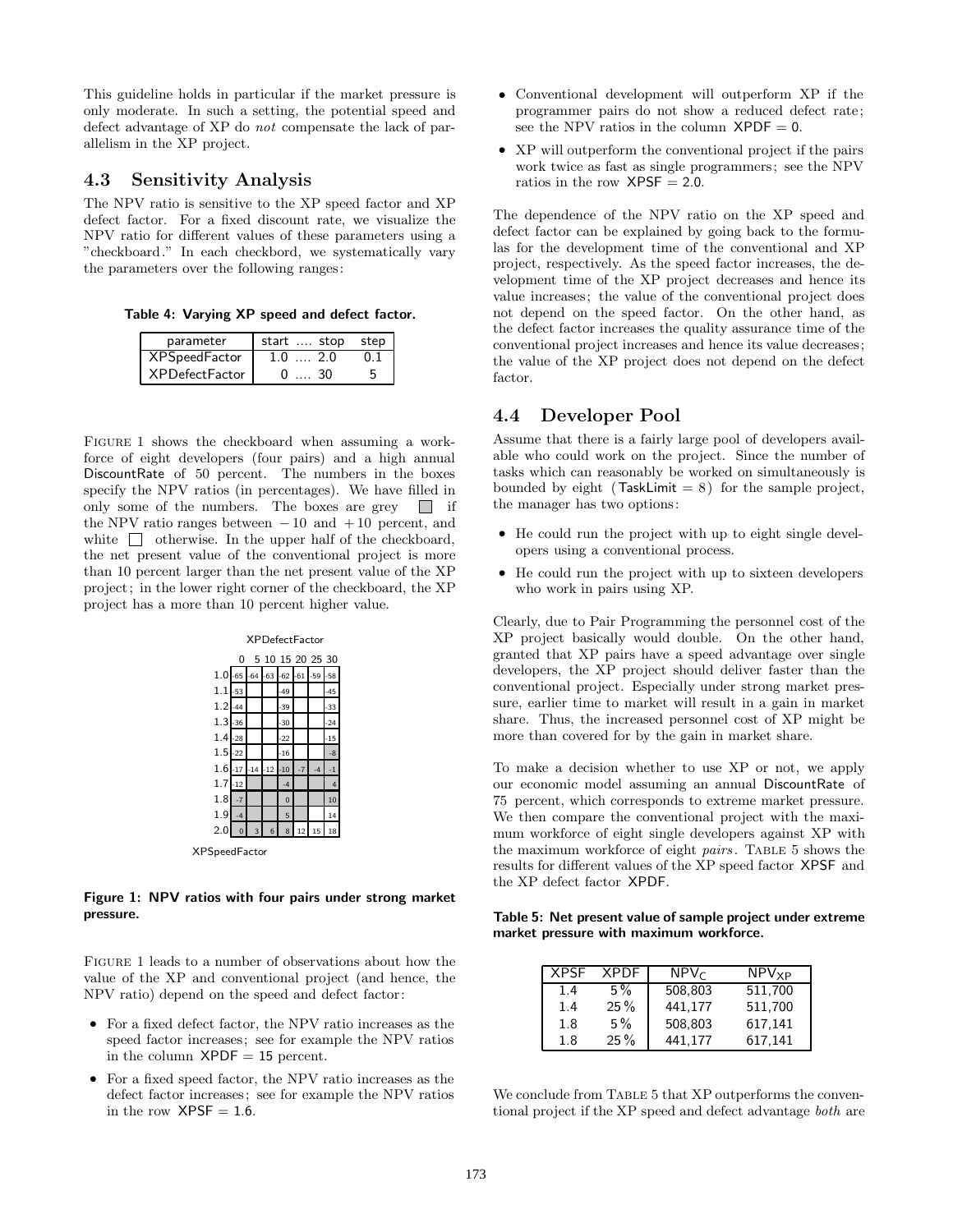significant (for example,  $XPSF = 1.4$  and  $XPDF = 15\%$ ). If the speed advantage is very large, XP outperforms the conventional project even when the defect advantage is small.

We visualize the dependence of the NPV ratio on the XP speed and defect factor using a checkboard, see FIGURE 2. For a fixed defect factor, the NPV ratio increases as the speed factor increases; a corresponding statement holds for a fixed speed factor. In addition, due to the stronger market pressure and larger number of pairs in the XP project, the area in the lower half of the checkboard where XP has a clear advantage over the conventional project has grown larger.



**XPSpeedFactor** 

#### **Figure 2: NPV ratios with eight pairs under extreme market pressure.**

The quantitative figures computed here using our economic model suggest another *management guideline* for the sample project:

> A manager should consider applying XP if the market pressure is strong, his programmers are much faster when working in pairs as compared to working alone, and there is a sufficiently large workforce available to run the project with the maximum number of pairs.

For high discount rates, the speed and defect advantage of XP pairs come into full play. As a result, it can make sense to add developers to a project to form XP pairs because the increased personnel cost is more than balanced by the gain in market share.

## **4.5 Market Pressure**

The market pressure plays an important role in the economic comparison of XP and conventional development. In general, the stronger the market pressure, the smaller the net present value of the project, no matter whether XP is used or a conventional process. This effect is apparent when comparing the numbers in Table 2, which correspond to a DiscountRate of 25 percent, with the numbers in TABLE 3, which correspond to a DiscountRate of 75 percent.

On the other hand, some computations have also shown that XP can pay off if the market pressure is strong. To study the impact of the market pressure on the NPV *ratio* more

systematically, Figure 3 shows the checkboards for different project settings. Horizontally, the DiscountRate assumes the values 25, 50, and 75 percent. Vertically, the number of pairs in the XP project equals 4, 6, and 8. The number of single developers in the conventional project is always fixed at eight, assuming that one can't split the project tasks beyond the TaskLimit.



**Figure 3: NPV ratios with varying discount rate and four to eight pairs.**

The numbers in the upper left and lower right corner of each checkboard specify the maximum disadvantage, respectively, maximum advantage of XP over the conventional process. For a fixed workforce level, the spread between the max advantage and the max disadvantage of XP increases as the discount rate increases. In addition, the group of project settings where XP has a more than 10 percent advantage over conventional development grows as the discount rate increases, see the size of the white area in the lower half of the checkboards.

Suppose that the market pressure is strong (DiscountRate equals 50 percent). Table 6 shows in detail what happens to the NPV ratio if extra pairs are added to the XP project. In Table 6, the XP speed factor equals 1*.*6 and the XP defect factor equals 15 percent.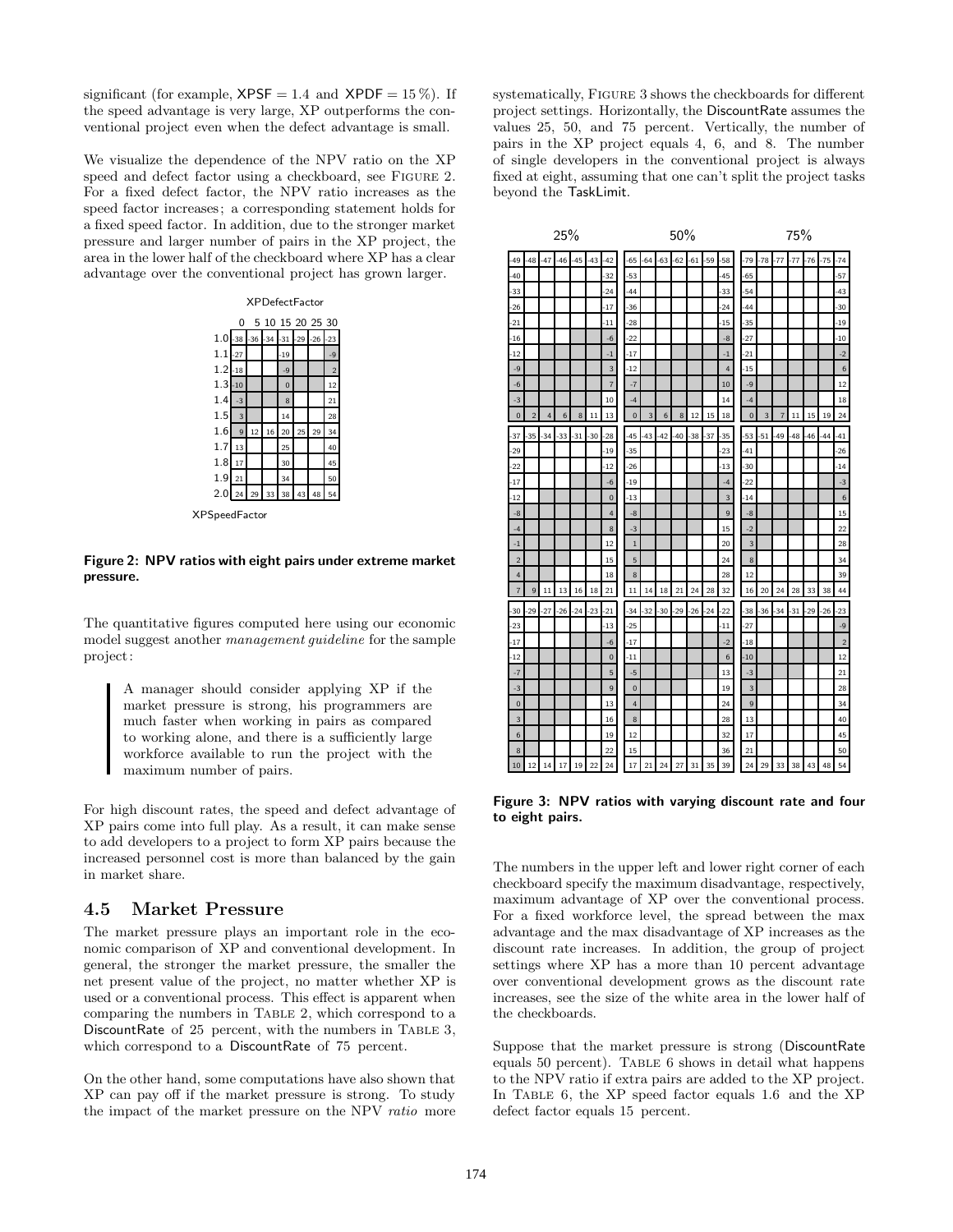**Table 6: Net present value of sample project under strong market pressure for varying number of XP pairs.**

| XP pairs | $NPV_C$ | $NPV_{XP}$ |
|----------|---------|------------|
|          | 540,578 | 488,645    |
| 6        | 540,578 | 569,556    |
| 8        | 540,578 | 612,241    |

For example, the NPV ratios are much better with six XP pairs than with four XP pairs. Adding XP pairs leads to a shorter time to market; under strong market pressure, a short time to market is decisive for the net present value of the project.

This result is also supported by Figure 3. With six or eight pairs, XP can outperform the conventional project for a smaller speed and defect advantage than with four pairs if the market pressure is strong. Recall that if the market pressure is only moderate, XP can outperform the conventional process only for a very high speed and defect advantage.

These findings suggest yet another *management guideline* for the sample project:

The stronger the market pressure, the smaller are the number of pairs, the speed advantage, and the defect advantage which are required for XP to break even with the conventional process.

This guideline pins down the fact that the economic evaluation of XP depends not only on the XP speed and defect factor, but to a large extent on the *economic context* in which the project is carried out.

## **4.6 Incremental Delivery**

Our economic project model assumes that the roll-out of the software is done at the end of the project and that payment is due at this point in time. Delivering the software at the end of the project is common practice in conventional software development. However, XP breaks with this practice as well. XP aims at delivering parts of the software, the so called *small releases,* from early on in the project cycle. In this subsection, we study the impact of *incremental delivery* on *both* conventional and XP projects.

With incremental delivery, the software is subdivided into "chunks" which are delivered as soon as they have been developed. For each chunk, the customer pays a fraction of the project's asset value. We assume that the payment is proportionate to the size of the chunk. This way, total payment for the project is split into a stream of small payments which is described by a sequence

$$
\mathsf{PF}~=~(\,\mathsf{pf}_1,~\ldots~\mathsf{pf}_m\,)
$$

of "product fractions"  $pf_k$ . Each fraction describes the size of the release relative to the whole product. For example, a project which delivers two equal-sized releases is described by the sequence  $PF = (0.5, 0.5)$ . The first release is delivered half time through the project, the second release at the end of the project. A one-release project is described by  $PF = (1.0)$ .

To compute the net present value of a project with incremental delivery, payment k has to be discounted up to the point in time

$$
DevTime[k] = \sum_{j=1}^{k} pf_j \times DevTime
$$

when release k is delivered. We assume that the development cost for a small release is proportionate to the size of the release:

$$
DevCost[k] = pf_k \times DevCost.
$$

Finally, the net present value of a project which delivers in small releases is described by

$$
NPV[PF] = \sum_{k=1}^{m} \left\{ \frac{A\text{ssetValue} \times pf_k}{(1 + \text{DiscountRate})^{\text{DevTime}[k]}} - \text{DevCost}[k] \right\}
$$

TABLE 7 compares the two-release scenario  $PF = (0.5, 0.5)$ with the one-release scenario  $PF = (1.0)$  for the sample project. The model parameters are chosen in such a way that the conventional project outperforms the XP project (DiscountRate =  $50\%$ , XPSF = 1.5, XPDF =  $15\%$ , and NumOfPairs  $= 4$ ). For the two-release scenario, the columns in the table show the NPV of the first and second release as well as the NPV of the total project. The last column shows the NPV of the one-release scenario.

**Table 7: Net present value of sample project with limited workforce and incremental delivery.**

|            | two releases |            |         | one release |
|------------|--------------|------------|---------|-------------|
|            | 1. release   | 2. release | total   |             |
| $NPV_c$    | 318.072      | 270.289    | 588,361 | 540.578     |
| $NPV_{XP}$ | 283.457      | 228.238    | 511,695 | 456,476     |
| ratio      |              |            | $-13\%$ | $-16\%$     |

Two effects can be observed:

- *•* The net present value of the two-release project is higher than the value of the one-release project, regardless of which development process is being used.
- *•* The relative advantage of the conventional project over XP *decreases* when delivering in two releases.

Both effects also occur when XP has an advantage over conventional development, see Table 8. The model parameters are DiscountRate =  $75\%$ , XPSF = 1.6, XPDF =  $15\%$ , and NumOfPairs  $= 8$ .

In the two-release scenario, one half of the asset value is returned after a *shorter* discount period as compared to the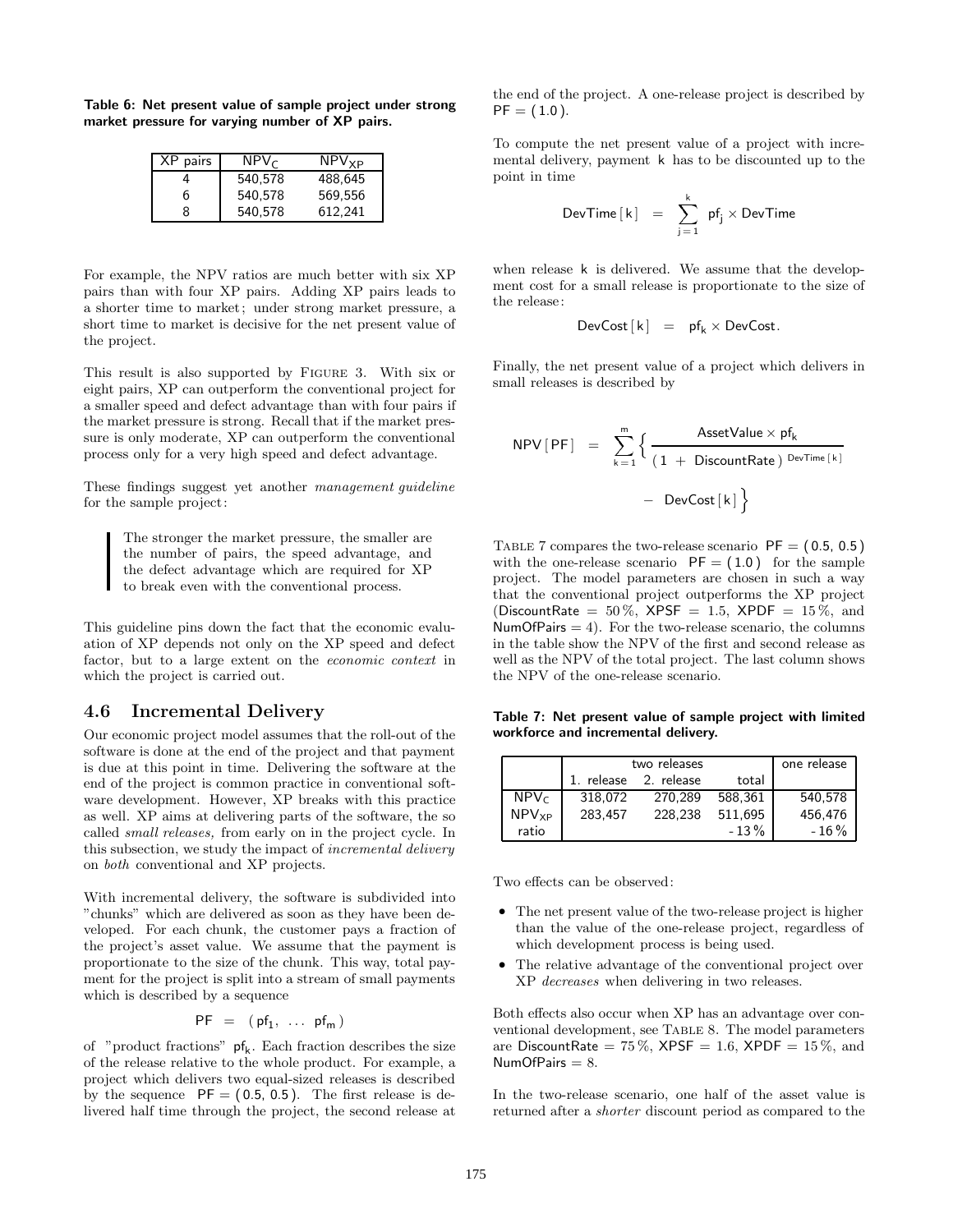**Table 8: Net present value of sample project with maximum workforce and incremental delivery.**

|                         | two releases |            |         | one release |
|-------------------------|--------------|------------|---------|-------------|
|                         | 1. release   | 2. release | total   |             |
| NPV <sub>c</sub>        | 299.266      | 237.408    | 536.674 | 474.817     |
| <b>NPV<sub>XP</sub></b> | 323.762      | 285.404    | 609.166 | 570,807     |
| ratio                   |              |            | $14\%$  | $20\%$      |

one-release scenario. This higher cash inflow increases the business value of the project, regardless of the process used.

By the same argument, the process with the smaller project value in the one-release scenario has more to gain in the two-release scenario. For example, referring to Table 7, the additional return for the XP project in the two-release scenario (55,219 dollars) is larger than the additional return of the conventional project (47,783 dollars). Thus, the absolute value of the NPV ratio is smaller in the two-release scenario than in the one-release scenario.

Figure 4 shows the NPV ratios when using incremental delivery  $PF = (0.5, 0.5)$  for both XP and conventional development. The upper three checkboards correspond to a



**Figure 4: NPV ratios for incremental delivery.**

limited workforce (eight single developers versus four XP pairs), the lower three checkboards correspond to a maximum workforce. As the checkboards show the NPV ratios, only the second effect can be observed: the relative advantage of the better process is smaller when delivering in two releases. Compared to the one-release scenario depicted in FIGURE 3, the grey zones have broadened and (up to rounding errors) the absolute NPV ratios are smaller.

The above discussion leads to the following *management guideline*:

> A manager should consider applying XP if that supports splitting the project into small releases better than a conventional process.

The stronger the market pressure, the more important it is to deliver and receive payment by the customer early. XP claims to be more suitable for delivering in small releases than conventional development. Currently, we lack empirical evidence collected from industrial projects of a realistic size in support of this claim; see [5] for an industrial XP experience report.

# **5. CONCLUSIONS**

In this paper, we have presented an evaluation of XP from a project economics point of view. We have developed a novel economic project model which allows to study the impact of the key XP practices – Pair Programming and Test-Driven Development – on the business value of a project. Being based on the concept of net present value, our model also allows to consider the impact of the market pressure on the business value of the project.

Due to Pair Programming, personnel cost is doubled in a XP project as compared to a conventional project. Also, the effort spent on continuously adapting and running the test cases in Test-Driven Development is likely to add to the task completion times in a project. On the other hand, pairs have a speed advantage over single developers, and both Pair Programming and Test-Driven Development increase the code quality. Therefore, the increased cost of applying XP can be balanced – under suitable economic conditions – by its faster time to market and reduced effort for late quality assurance.

We have applied our economic model to a hypothetical, yet realistic sample project. More precisely, we have compared the net present value of the sample project when using a conventional process against the net present value of the sample project when applying XP. We have studied different project scenarios and provided a detailed sensitivity analysis with respect to the model parameters. The XPSpeedFactor, XPDefectFactor, and DiscountRate each have a strong impact on the business value of the XP project. For some project settings, XP outperforms the conventional process, but there also are settings where the opposite is true.

The results of our computations provide clear management guidelines when to use XP – or better not:

- *•* If the size of the workforce does not allow to run the project with the maximum number of pairs, a manager should better add single programmers to maximize the degree of parallelism in the project instead of using XP.
- *•* A manager should consider applying XP if the market pressure is strong, his programmers are much faster when working in pairs as compared to working alone, and there is a sufficiently large workforce available to run the project with the maximum number of pairs.